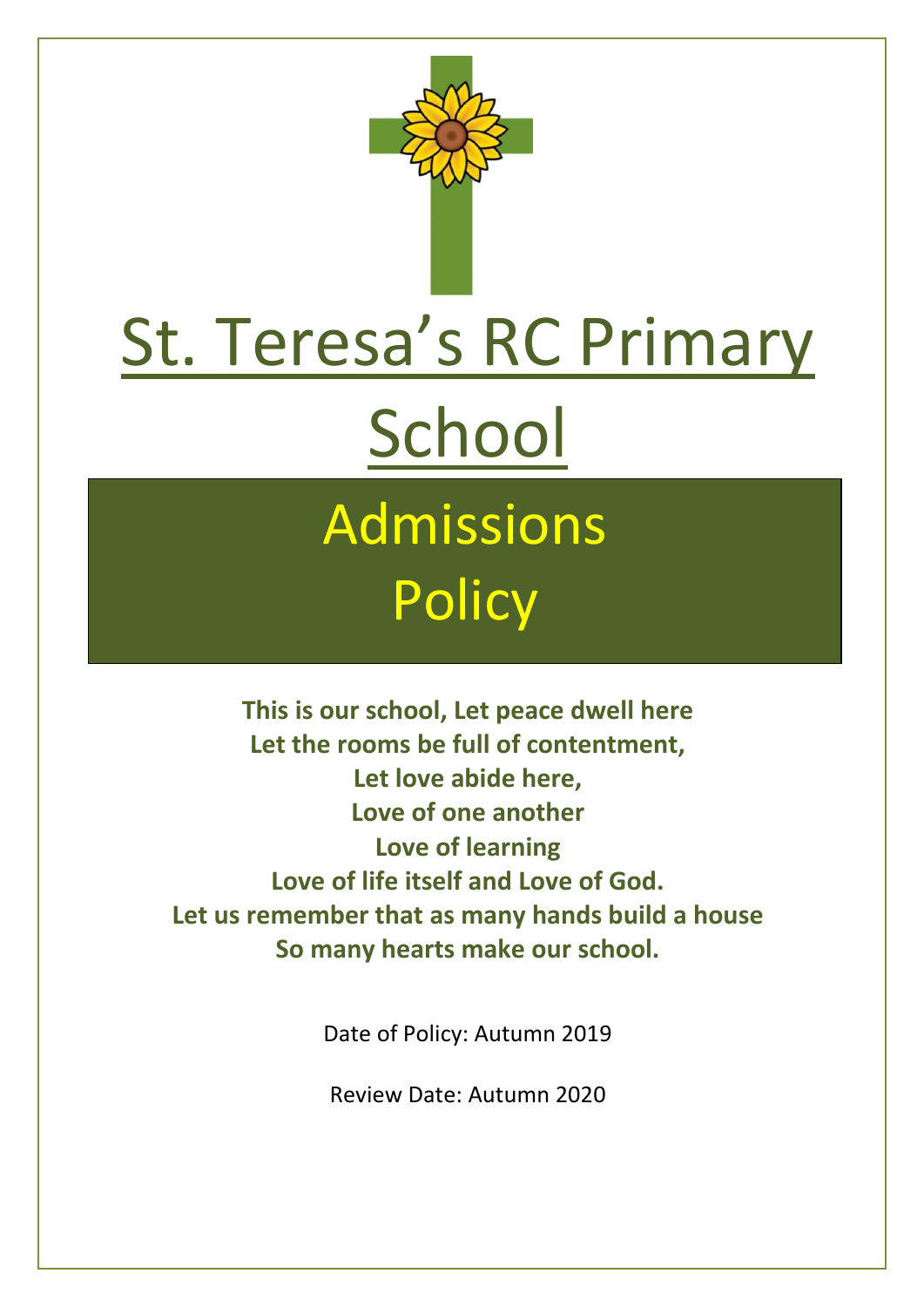### ST. TERESA'S R.C. PRIMARY SCHOOL ADMISSIONS POLICY FOR SEPTEMBER 2021

St. Teresa's is a Roman Catholic Primary School provided by the Diocese of Salford and is maintained by Trafford Local Authority as a voluntary aided primary school. As a Voluntary Aided School, the Governing Body is the Admissions Authority and is responsible for taking decisions on applications for admissions. For the school year commencing September 2021, the Governors have set the admissions number at 30.

ADMISSIONS TO THE SCHOOL will be made by the Governing Body. All preferences listed on the Local Authority Preference Form will be considered on an equal basis with the following set of ADMISSIONS CRITERIA forming a priority order where there are more applications for admissions than the school has available.

- 1. Baptised Roman Catholic children who are in public care or have been previously looked after, or Baptised Roman Catholic children who have a statement of educational need or an EHC plan.
- 2. Baptised Roman Catholic children who will have a sibling (**\***) attending the school at the time of the admission and resident in the parish of St. Teresa's.
- 3. Other Baptised Roman Catholic children resident in the parish of St. Teresa's.
- 4. Other Baptised Roman Catholic children who have a sibling (**\***) attending the school at the time of admission and resident in another parish.
- 5. Other Baptised Roman Catholic children who are resident in another parish.
- 6. Other children who are in public care.
- 7. Other children who will have a sibling (**\***) attending the school at the time of the admission.
- 8. Other children.

#### Admission Procedure

 $\overline{a}$ 

All admissions to the school are the responsibility of the Governing Body.

All parents must complete a Common Application Form and express preferences for primary school admission. All applicants will be considered by the governors at the same time, in a fair way according to the published criteria.

Each Roman Catholic applicant will be required to produce a Baptismal Certificate.

Parents will be informed of the Governors' decision by Trafford Local Authority on a date in April.

An offer of a place does not guarantee a place for brothers and sisters in subsequent years.

All applicants resident in the school catchment area may be required to provide proof of address, by supplying an up-to –date utility bill or child benefit letters.

It is the duty of the Governors to comply with class size limits at Key Stage One. This means that the School cannot have classes in Key Stage One of more than 30 children.